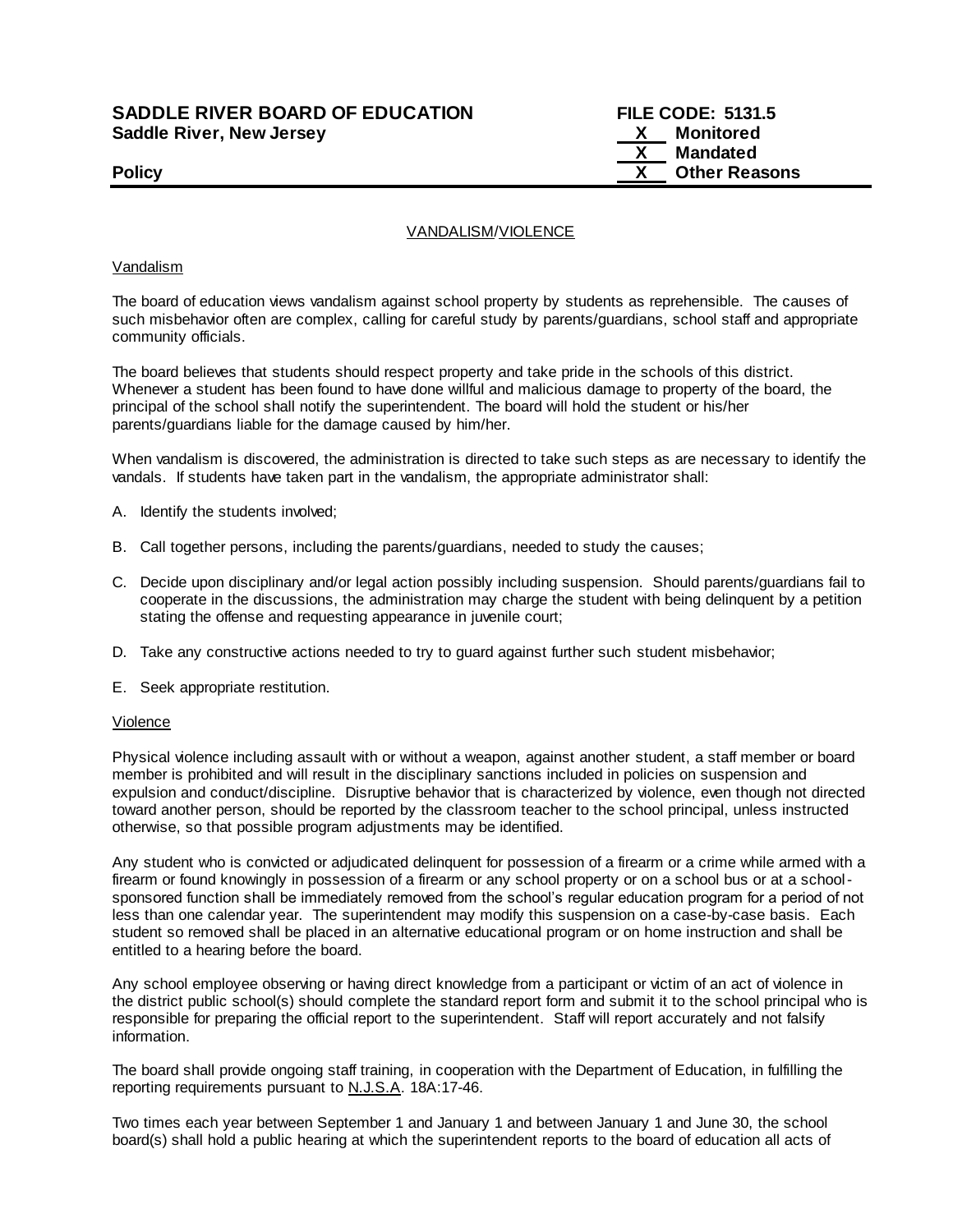#### VANDALISM/VIOLENCE (continued)

violence, vandalism, and harassment, intimidation, or bullying (HIB) which occurred during the previous reporting period. The report shall include the number of HIB reports in the schools, the status of all investigations, the nature of the HIB, and other data required by law.

#### Threats of Violence

The board is committed to promoting healthy relationships and a safe learning environment. Therefore, it shall not tolerate student threats of harm to self or others or other threatening behaviors, including threats to damage school property. Threatening behaviors shall not be tolerated on school property or at activities under the jurisdiction of the board of education.

Students shall inform a teacher, guidance counselor or principal when he/she is in possession of knowledge of such threats. Staff shall immediately notify the principal of any threat or threatening behavior that he/she has knowledge of, has witnessed or received. All such threats shall be promptly reported to the appropriate law enforcement agency.

Students who perpetrate threatening behaviors shall be disciplined in accordance with policy and regulations on suspension and expulsion and conduct/discipline.

#### Unsafe School Choice Option

The superintendent shall comply with all requirements of the Unsafe School Choice Option policy adopted by the State Board of Education for schools in districts that receive funds under the No Child Left Behind Act of 2001. He/she shall keep the board informed of all state requirements and actions taken to implement the policy.

Particularly, if a school in the district is designated as "persistently dangerous" as defined in the policy, corrective action plans shall be prepared and presented to the board for review. The corrective action plans shall be in the format provided by the Department of Education and shall describe how the schools will reduce the number of incidents of violence as determined by the Electronic Violence and Vandalism Reporting System (EVVRS).

Parents/Guardians shall be informed according to law and policy.

The board shall be provided with access to a copy of the current statewide Unsafe School Choice Option Policy.

#### School Violence Awareness Week

This school district shall observe School Violence Awareness Week, the week beginning on the third Monday in October of each year. Organized activities focused on the prevention of school violence will be offered to students, employees and board members. Local law enforcement personnel will be invited to participate.

#### Violence and Vandalism Reporting

The superintendent will annually submit a report utilizing the Electronic Violence and Vandalism Reporting system (EVVRS) accurately reporting on each incident of violence, vandalism and alcohol and other drug abuse within the school district. Any allegations of falsification of data will be reviewed by the board of education using the requirements and procedures set forth in N.J.A.C. 6A:16-5.3(g). Board action shall be based on a consideration of the nature of the conduct, the circumstances under which it occurred, and the employee's prior employment record.

#### Implementation

The superintendent shall oversee the development of implementing regulations on all aspects of this policy, including the establishment of procedures for cooperation between school staff and law enforcement officials for all situations involving firearms or other deadly weapons.

| Adopted:             | September 2011 |
|----------------------|----------------|
| NJSBA Review/Update: | June 2014      |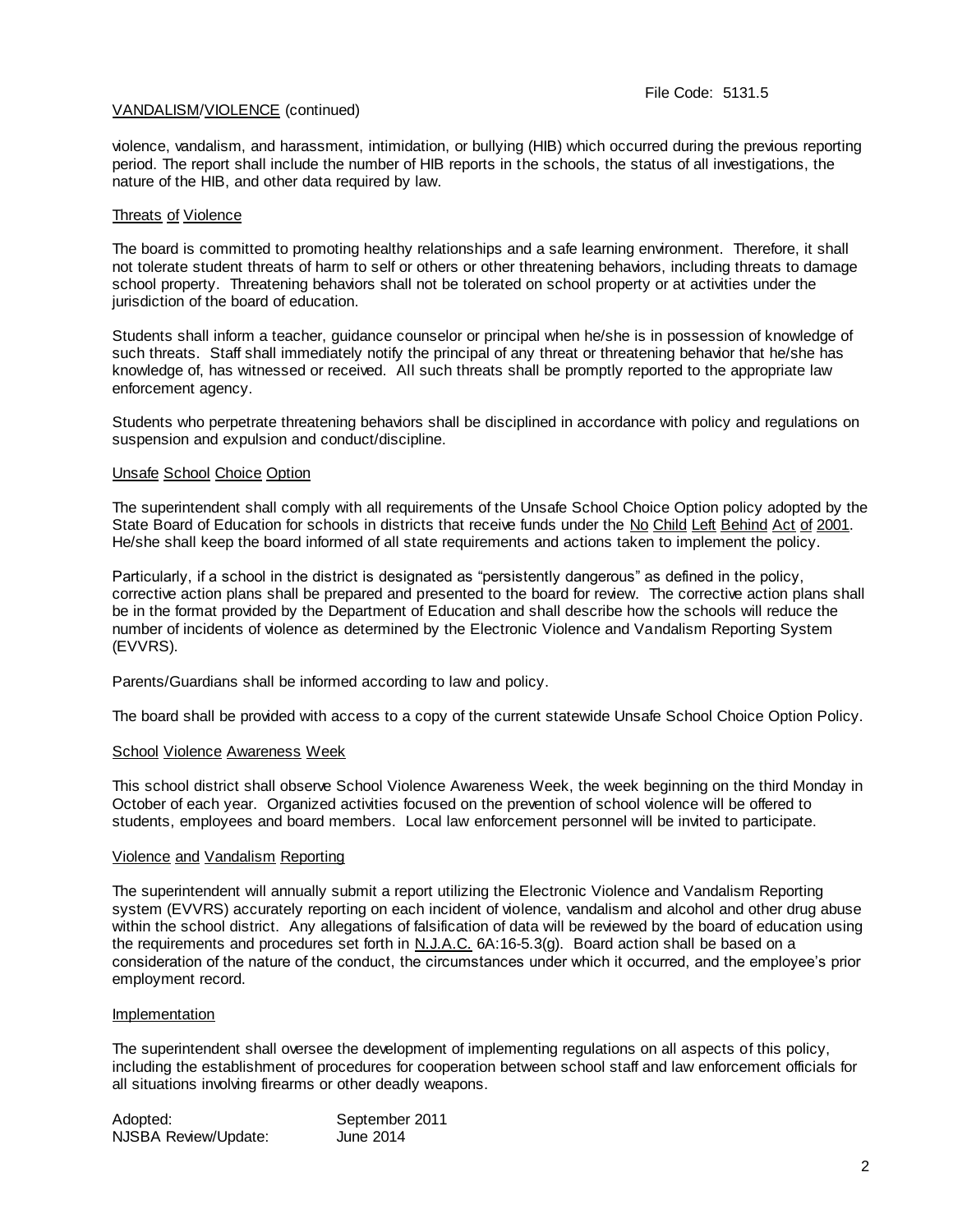### VANDALISM/VIOLENCE (continued)

Readopted: December 2014

#### Key Words

Conduct, Discipline, Student Conduct, Student Conduct, Vandalism, Violence

| Legal References: N.J.S.A. 2A:4A-60 et al. | Disclosure of juvenile information; penalties for<br>disclosure                           |
|--------------------------------------------|-------------------------------------------------------------------------------------------|
| N.J.S.A. 2A:53A-15                         | Liability of parent or guardian for willful destruction of<br>property by infant under 18 |
| N.J.S.A. 2C:39-5                           | Unlawful possession of weapons                                                            |
| N.J.S.A. 18A:17-46                         | Act of violence; report by school employee; notice of<br>action taken; annual report,     |
| N.J.S.A. 18A:25-2                          | Authority over students                                                                   |
| N.J.S.A. 18A:36-5.1                        | School Violence Awareness Week                                                            |
| N.J.S.A. 18A:37-1 et seq.                  | <b>Discipline of Students</b>                                                             |
| See particularly:                          |                                                                                           |
| N.J.S.A. 18A:37-2, -2.1                    |                                                                                           |
| through -2.5, -3, -7                       |                                                                                           |
| through -12                                |                                                                                           |
| N.J.A.C. 6A:14-2.8                         | Discipline/suspension/expulsion                                                           |
| <u>N.J.A.C.</u> 6A:16-1.1 et seq.          | Programs to Support Student Development                                                   |
| See particularly:                          |                                                                                           |
| N.J.A.C. 6A:16-1.4, -5.1,                  |                                                                                           |
| $-5.2, -5.3, -5.5, -5.6, -5.7,$            |                                                                                           |
| -6.1                                       |                                                                                           |

"H.A." v. Warren Hills Regional School District, 1976 S.L.D. 336

See also Commissioners' Decisions indexed under "Students - Punishment of" in Index to N.J. School Law Decisions

No Child Left Behind Act of 2001, Pub. L. 107-110, 20 U.S.C.A. 6301 et seq.

A Uniform State Memorandum of Agreement Between Education and Law Enforcement **Officials** 

Unsafe School Choice Option Policy, New Jersey Department of Education, June 30,

2003

| <b>Possible</b>          |              |                                                                  |
|--------------------------|--------------|------------------------------------------------------------------|
| <b>Cross References:</b> | *1120        | Board of education meetings                                      |
|                          | *3250        | Income from fees, fines, charges                                 |
|                          | 3517         | Security                                                         |
|                          | *4131/4131.1 | Staff Development, Inservice Education, Visitations, Conferences |
|                          | 4148/4238    | Employee protection                                              |
|                          | *5114        | Suspension and expulsion                                         |
|                          | $*5119$      | Transfers                                                        |
|                          | $*5124$      | Reporting to parents/guardians                                   |
|                          | $*5131$      | Conduct/discipline                                               |
|                          | *5131.1      | Harassment, intimidation and bullying                            |
|                          | 5131.4       | Campus disturbances                                              |
|                          | *5131.6      | Drugs, alcohol, tobacco (substance abuse)                        |
|                          | *5131.7      | Weapons and dangerous instruments                                |
|                          | $*6114$      | Emergencies and disaster preparedness                            |
|                          | *6172        | Alternative educational programs                                 |

\*Indicates policy is included in the Critical Policy Reference Manual.